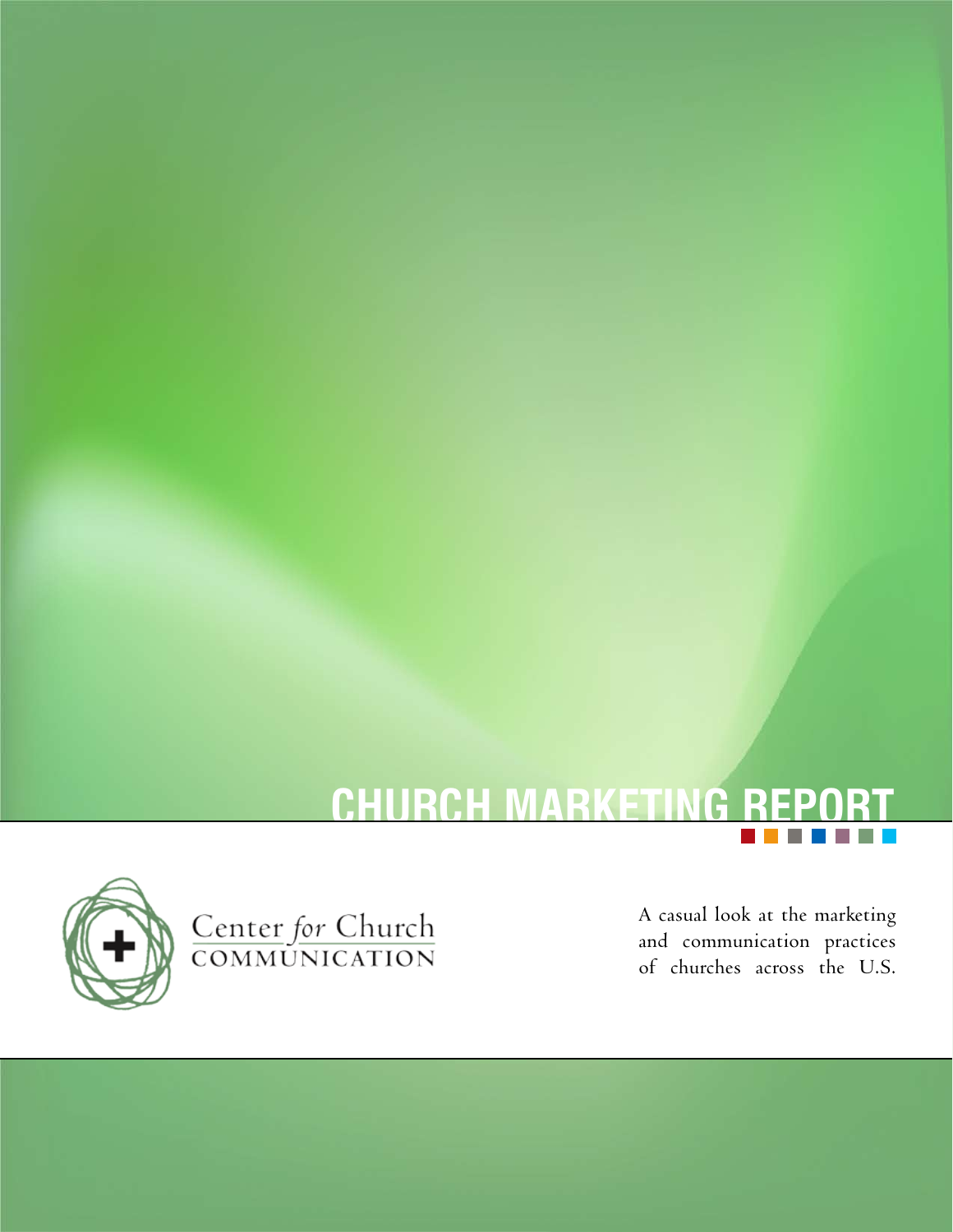# **INTRODUCTION**

Marketing isn't a big priority for many churches, but many see marketing and communication as an outgrowth of evangelism, one of the core purposes of the church. More and more churches are beginning to learn from business that marketing can be an effective tool to fulfill their mission.



But many questions remain about how many churches are actually doing marketing and whether or not those efforts work. We surveyed over 500 churches, representing more than 40 different denominations to see how marketing fits into their plans and practices.

Marketing and communication are an<br>outgrowth of evangelism

# **CHURCH MARKETING**



**64% of churches have between 50-500 attendees each week.**

> **Visitors** 5 or fewer - 55%  $6 - 10 - 26%$ More than 10 - 19%

**55% of churches have 5 or fewer visitors each week.**

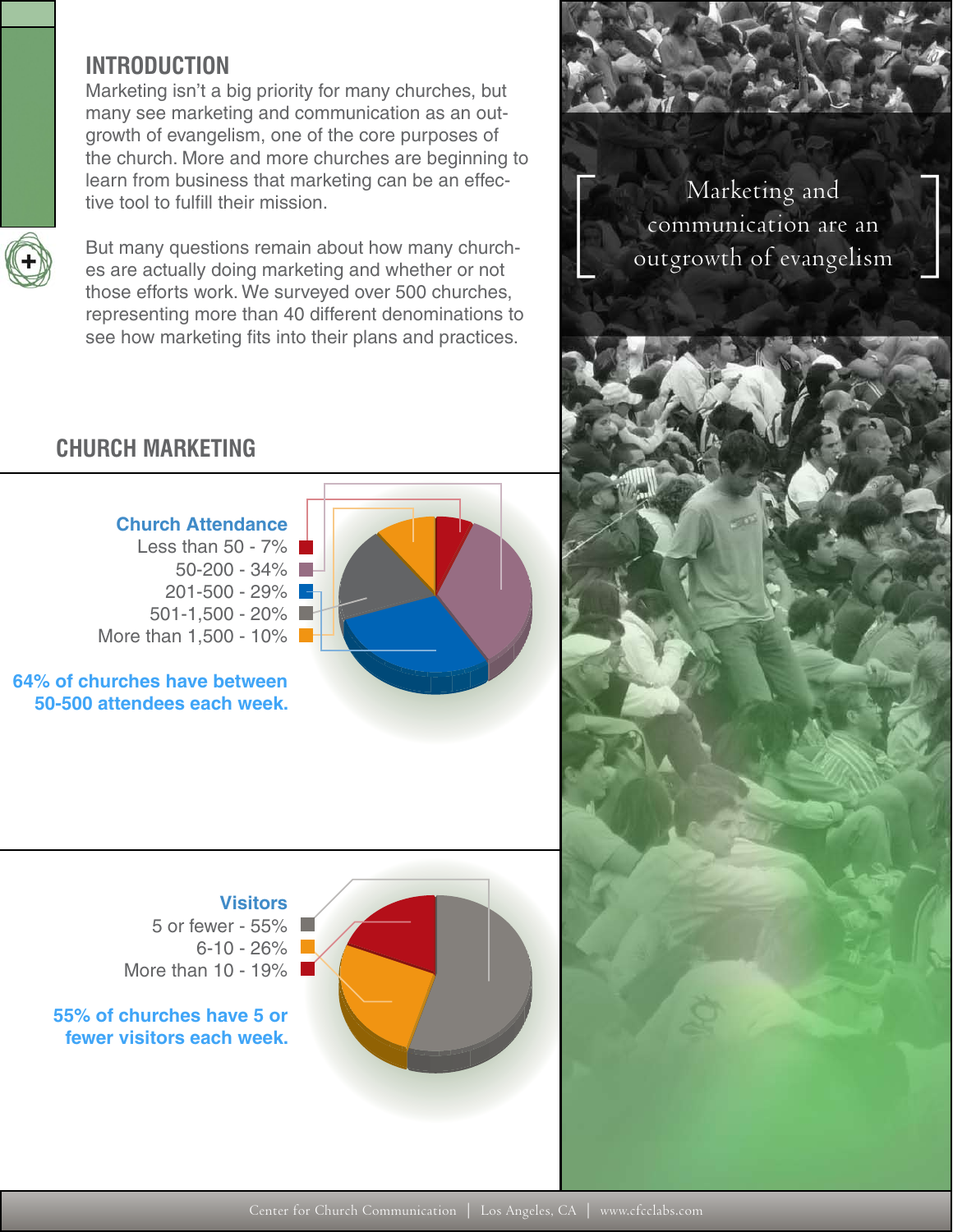

76% of churches aren't documenting or tracking<br>the results of their marketing.

#### **Top 6 Marketing Efforts Churches Wish They Did**

TV commercials - 9%



0 20 40 60 80 100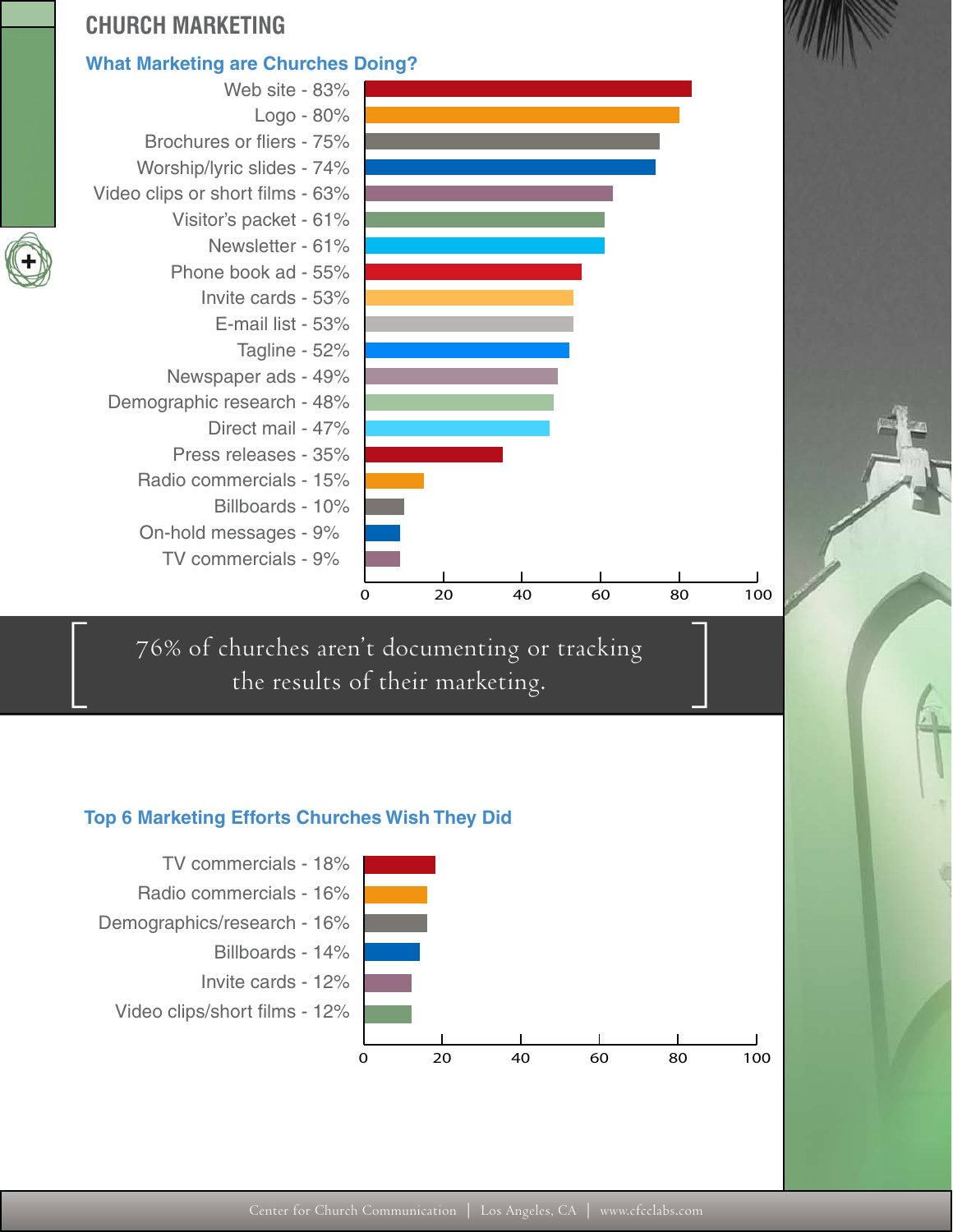# **CHURCH MARKETING**

# **What's Working for Churches**



**22% of churches didn't know which marketing method they used was most effective.**

**76% of churches aren't documenting or tracking the results of their marketing.**

63% of churches said marketing and promoting their [ church was important or extremely important.

## **Who Do You Rely On Most to Create Your Marketing?**

 Rely on staff to create their marketing - 64% Rely on volunteers - 24% Claim not to do marketing - 7% Rely on an outside company - 5%

**63% of churches said marketing and promoting their church was important or extremely important.** 

**80% of churches spend less than \$10,000 on marketing and promotions each year (includes bulletins, newsletters, web sites, mailings, etc.).**

**Only 26% of churches were interested in receiving information on companies that could help them with marketing.**



 $\rfloor$ 

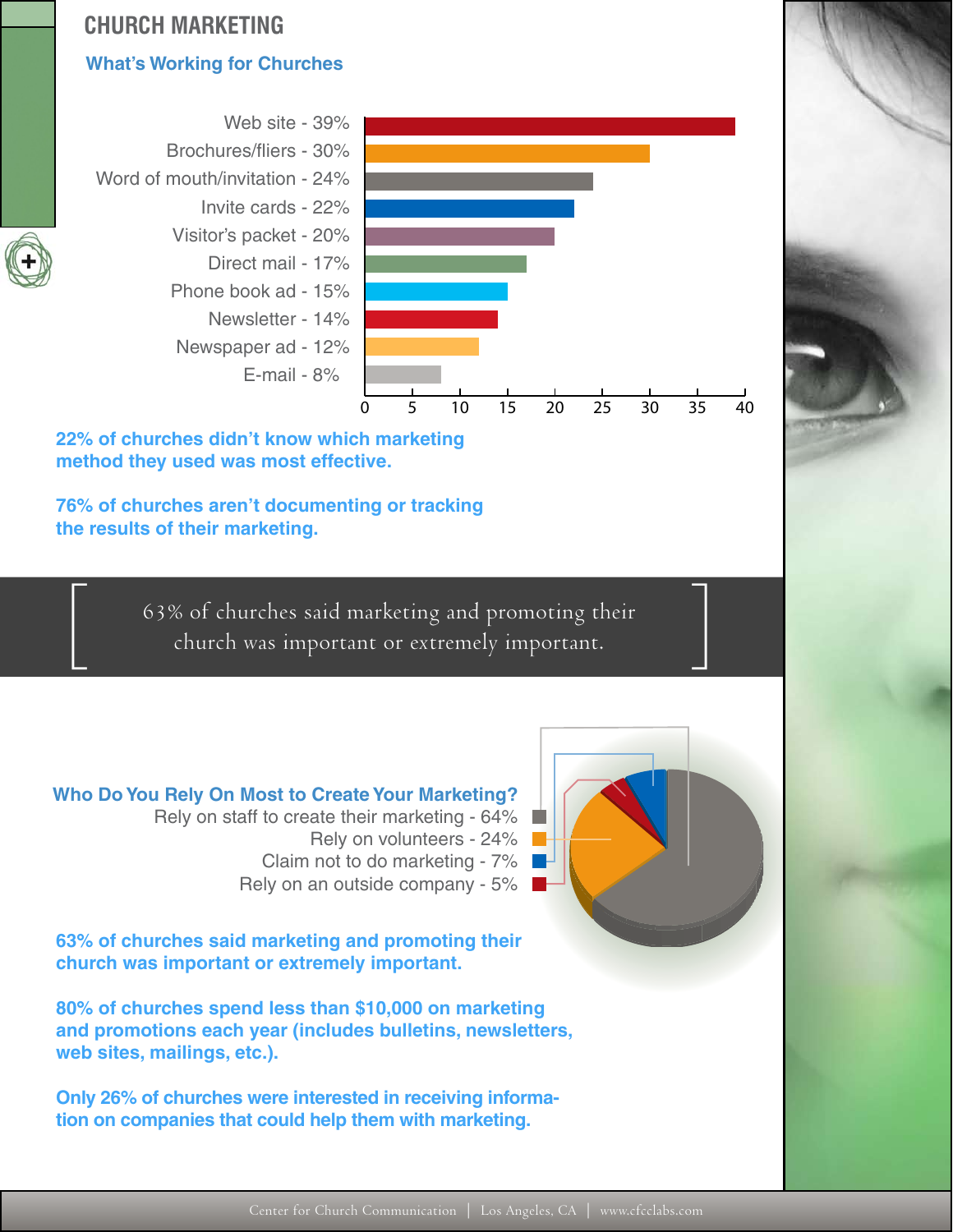# **CHURCH WEB SITES**

Since a vast majority of churches do have web sites (83%), we took a closer look at this marketing endeavor. 73% of churches said a web site is important or extremely important.

> Churches planning a redesign in the next year - 48% Churches who recently re-designed their site - 20%



#### **Church Web Site Satisfaction**

Dissatisfied with their web site - 26% Ambivalent about their web site - 33% Satisfied with their web site - 41%



59% of churches are dissatisfied or ambivalent<br>about their web site.

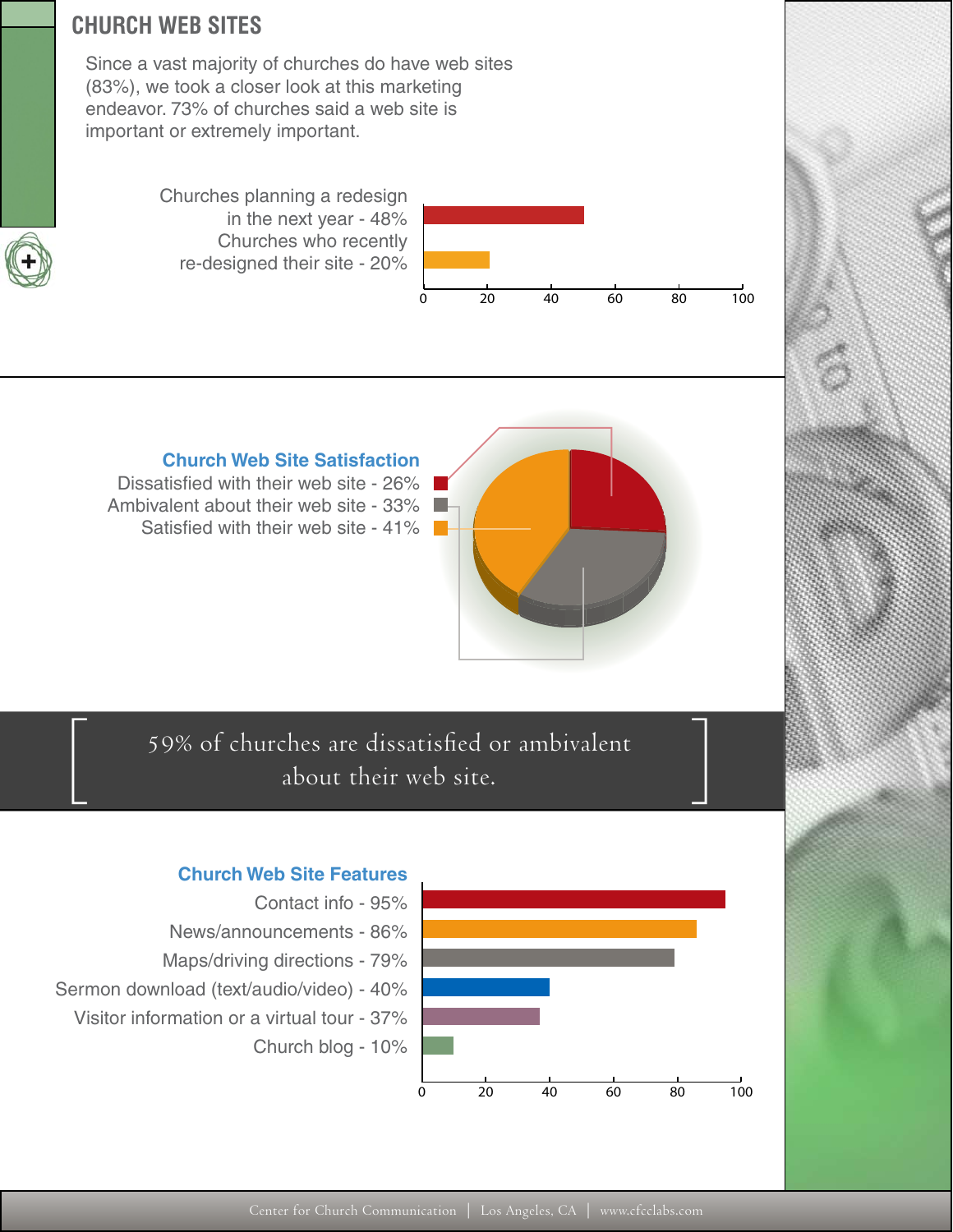# **CHURCH WEB SITES**



#### **Church Web Site Updates** Updated at least weekly - 52%

Updated monthly or every few months - 41% Never updated - 7%





**Who Updates the Web Site?** Church staff - 46% Church volunteers - 44% Outside company - 5%

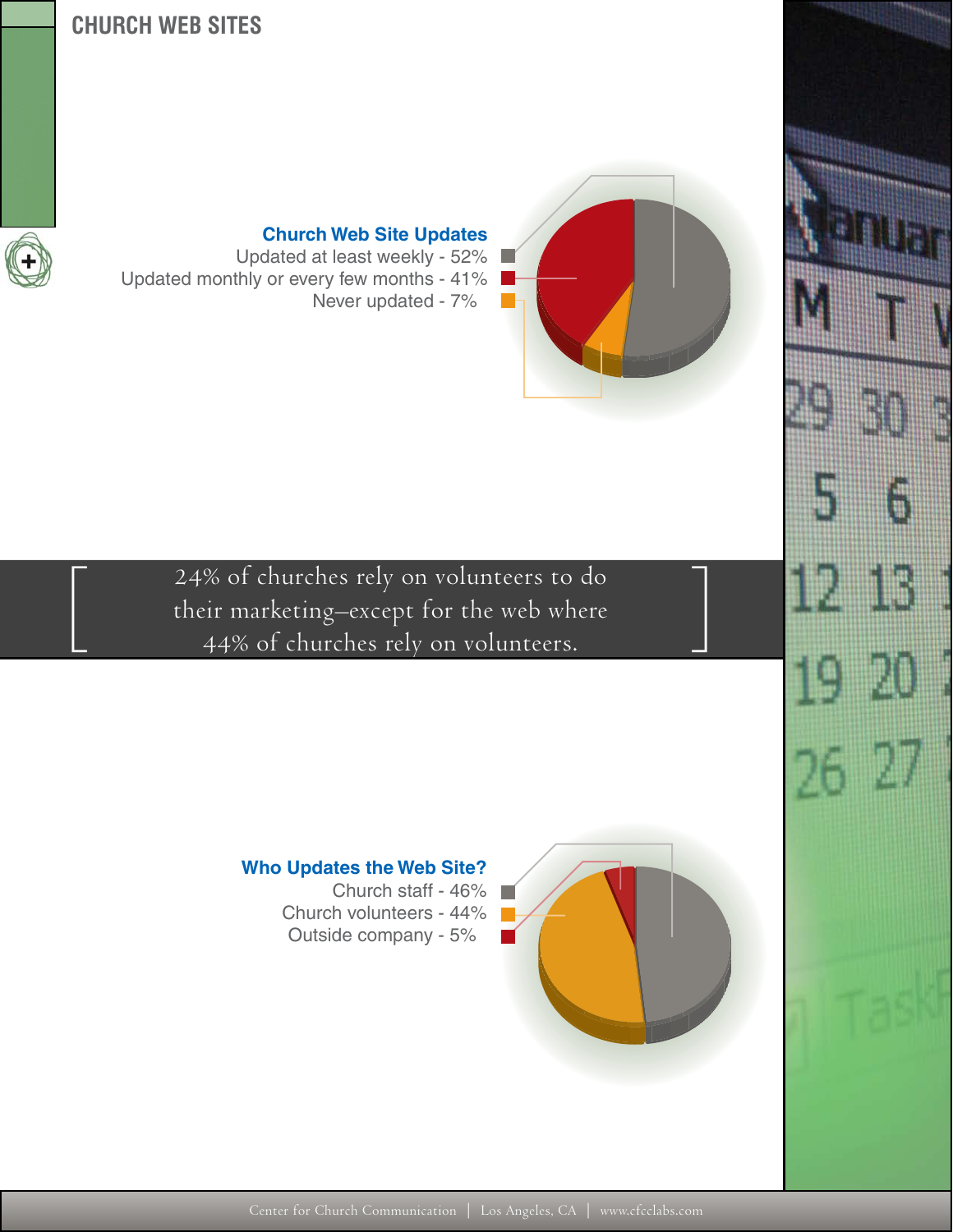# **CONCLUSION**

That's a lot of numbers and statistics. But what does it really tell us?

#### **Churches Have No Plan**

Churches are actually doing more marketing than expected, though they don't seem to be following a plan, especially when it comes to the most common and most effective marketing method:

- 83% of churches have a web site.
- 73% said having a site was important.
- Yet 59% were not happy with their web sites.

Furthermore, churches rely on volunteers for web sites almost twice as often as they do for

other marketing efforts. If web sites were really so important for churches, you would expect more resources to be devoted to them. Site<br>
so importation<br>
churches, you would<br>
expect more resources<br>
to be devoted to them.<br>
Churches Won't Invest<br>
While 63% of churches said mar-

#### **Churches Won't Invest**

keting and promoting their church was important or extremely important, most churches don't seem to be willing to invest in marketing:

• 80% of churches spend less than \$10,000 on marketing each year.

• Only 26% of churches were interested in companies that could help them with marketing.

• Even worse, 76% of churches don't track the results of their marketing.

Without information about what's working, willingness to get help, or investing in marketing, churches can't expect to improve.

#### **Marketing Plans**

But improvement isn't that far out of reach. Churches are more receptive to marketing than ever before, they just need a plan to do it. They need a detailed marketing plan that explores their community, their history and their congregation and comes up with measurable goals and a plan to get there. Otherwise churches are just lost, haphazardly spending money when they don't know where they're going.

#### **Word of Mouth**

Another way to improve—and one of the most cost effective methods—is the personal invitation, which was the third most effective method, used by 24% of churches (and it was a write in response). While the marketing world is just discovering and exploiting word of mouth marketing, it's something the church has been doing for 2,000 years.

A cheap and easy way to further leverage the personal invitation is with invite cards, simple cards a church hands out to members that they use to invite their friends. The card includes basic information about the church, including times and directions. It gives members a tangible reminder to invite their friends and it gives visitors the information they need.

#### **Marketing is Evangelism**

As Christians we have a call to spread our faith far and wide, and a primary way any church does that is by how they market themselves. The final words of Jesus commanded us to go and make disciples (Matthew 28:19). Improving church communication is a powerful way to put the great commission to action.